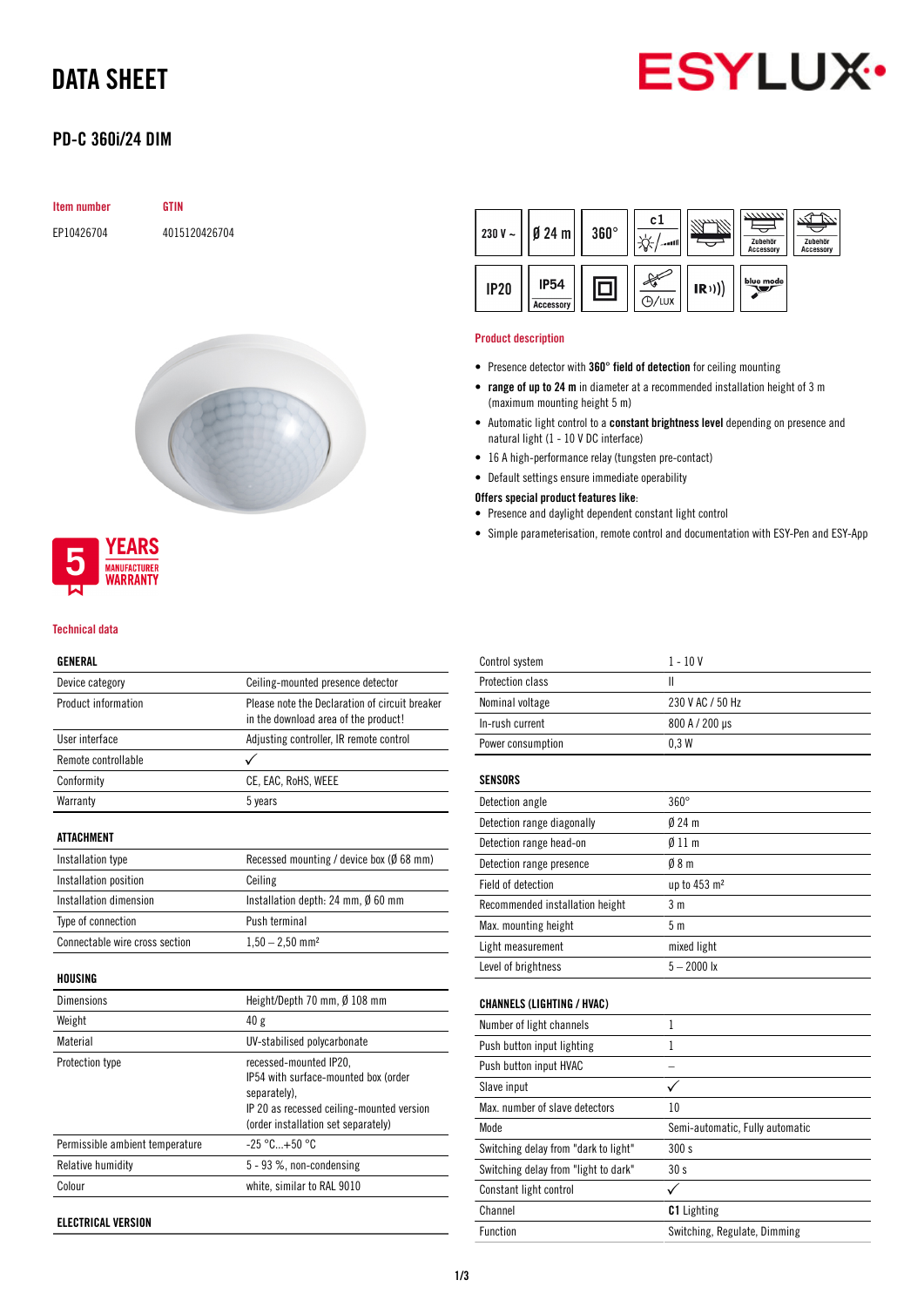## DATA SHEET





## PD-C 360i/24 DIM

| <b>Item number</b> | GTIN          |                                                                                                   |  |
|--------------------|---------------|---------------------------------------------------------------------------------------------------|--|
| EP10426704         | 4015120426704 |                                                                                                   |  |
| Switching capacity |               | 230 V/50 Hz, 16 AX<br>2300 W/10 A (cos phi $= 1$ )<br>1150 VA/5 A (cos phi = $0.5$ )<br>600 W LED |  |
| Switch contact     |               | make contact / non-floating                                                                       |  |
| Push button input  |               |                                                                                                   |  |

| Impulse feature                |                                  |
|--------------------------------|----------------------------------|
| Switch-off delay time          | 60 s30 min (adjustable in steps) |
| Orientation light              | 10 % luminous efficiency         |
| Time setting orientation light | 60 s 60 min                      |

### Accessories

| <b>Product designation</b>        | <b>GTIN</b>   |
|-----------------------------------|---------------|
| Ceiling-mounted presence detector |               |
| PD-C 360/8 Slave                  | 4015120055379 |
| PD-C 360/24 Slave                 | 4015120055386 |
| PD-C 360/32 Slave                 | 4015120427770 |
| Cover                             |               |
| COMPACT COVER SET 24/32 SR        | 4015120425431 |
| COMPACT COVER SET 24/32 BK        | 4015120007491 |
| Electrical accessories            |               |
| FILTER 230 V                      | 4015120426988 |
| Mounting                          |               |
| COMPACT MOUNTING BOX IP20 SM WH   | 4015120425370 |
| COMPACT MOUNTING BOX IP20 SM SR   | 4015120425387 |
| COMPACT MOUNTING BOX IP54 SM WH   | 4015120425905 |
| COMPACT MOUNTING BOX IP54 SM SR   | 4015120425912 |
| MOUNTING SET IP20 FM 62 WH        | 4015120425929 |
| COMPACT MOUNTING BOX IP54 SM BK   | 4015120426940 |
| COMPACT MOUNTING BOX IP20 SM BK   | 4015120426933 |
| Protection                        |               |
| <b>BASKET GUARD ROUND SMALL</b>   | 4015120425615 |
| <b>BASKET GUARD ROUND LARGE</b>   | 4015120425608 |
| Remote control                    |               |
| ESY-Pen                           | 4015120425356 |
| REMOTE CONTROL PDi/plus           | 4015120425530 |
| REMOTE CONTROL PDI/USER           | 4015120425547 |
| Mobil-PDi/MDi-universal           | 4015120433993 |